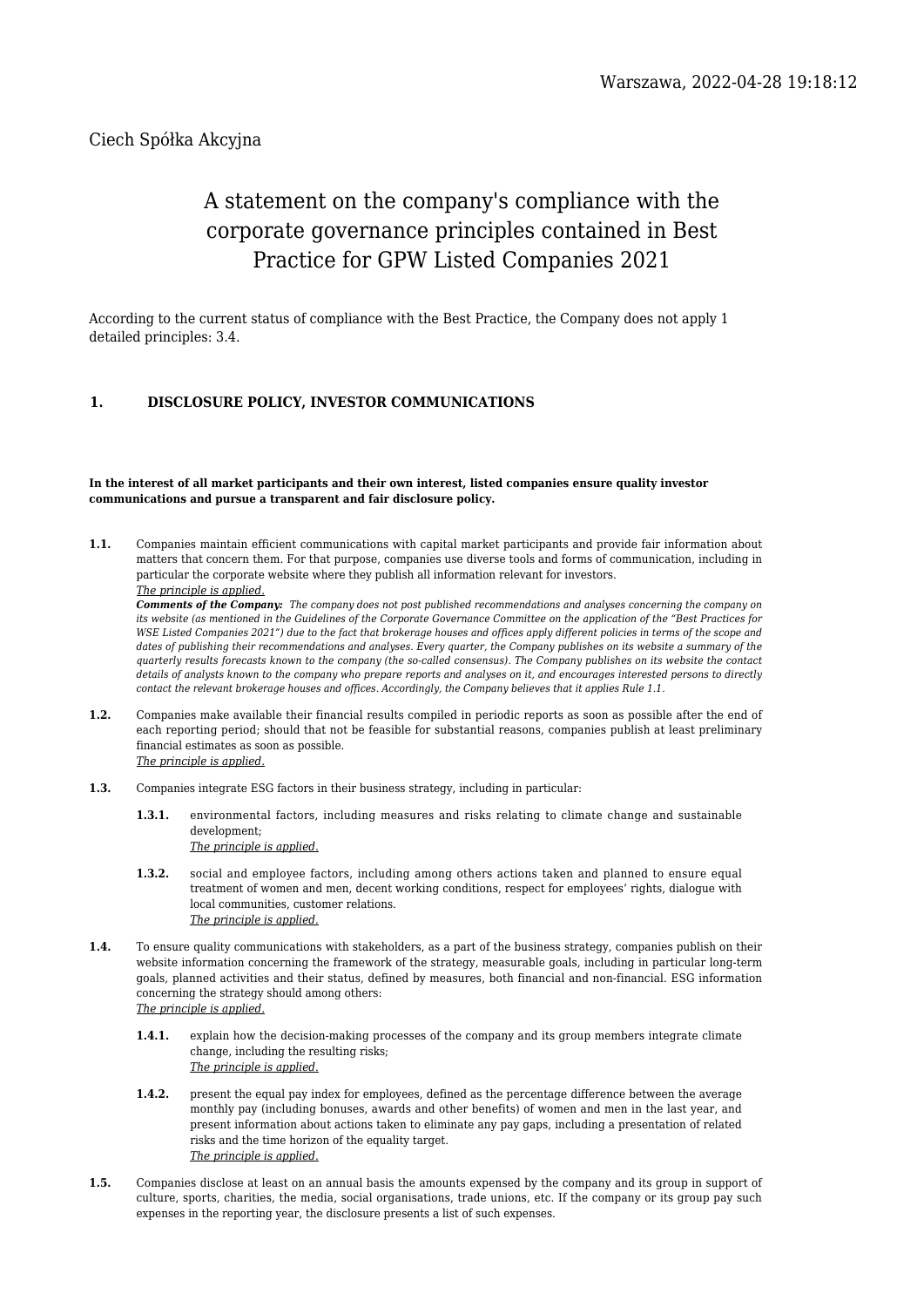#### *The principle is applied.*

- **1.6.** Companies participating in the WIG20, mWIG40 or sWIG80 index hold on a quarterly basis and other companies hold at least on an annual basis a meeting with investors to which they invite in particular shareholders, analysts, industry experts and the media. At such meetings, the management board of the company presents and comments on the strategy and its implementation, the financial results of the company and its group, and the key events impacting the business of the company and its group, their results and outlook. At such meetings, the management board of the company publicly provides answers and explanations to questions raised. *The principle is applied.*
- **1.7.** If an investor requests any information about a company, the company replies immediately and in any case no later than within 14 days. *The principle is applied.*

## **2. MANAGEMENT BOARD, SUPERVISORY BOARD**

**To ensure top standards of the responsibilities and effective performance of the management board and the supervisory board of a company, only persons with the adequate competences, skills and experience are appointed to the management board and the supervisory board.**

**Management Board members act in the interest of the company and are responsible for its activity. The management board is responsible among others for the company's leadership, engagement in setting and implementing its strategic objectives, and ensuring the company's efficiency and safety.**

**Supervisory board members acting in their function and to the extent of their responsibilities on the supervisory board follow their independent opinion and judgement, including in decision making, and act in the interest of the company.**

**The supervisory board functions in the spirit of debate and analyses the position of the company in the context of the sector and the market on the basis of information provided by the management board of the company and via the company's internal systems and functions and obtained from external sources, using the output of its committees. The supervisory board in particular issues opinions on the company's strategy, verifies the work of the management board in pursuit of defined strategic objectives, and monitors the company's performance.**

- **2.1.** Companies should have in place a diversity policy applicable to the management board and the supervisory board, approved by the supervisory board and the general meeting, respectively. The diversity policy defines diversity goals and criteria, among others including gender, education, expertise, age, professional experience, and specifies the target dates and the monitoring systems for such goals. With regard to gender diversity of corporate bodies, the participation of the minority group in each body should be at least 30%. *The principle is applied.*
- **2.2.** Decisions to elect members of the management board or the supervisory board of companies should ensure that the composition of those bodies is diverse by appointing persons ensuring diversity, among others in order to achieve the target minimum participation of the minority group of at least 30% according to the goals of the established diversity policy referred to in principle 2.1. *The principle is applied.*
- **2.3.** At least two members of the supervisory board meet the criteria of being independent referred to in the Act of 11 May 2017 on Auditors, Audit Firms and Public Supervision, and have no actual and material relations with any shareholder who holds at least 5% of the total vote in the company. *The principle is applied.*
- **2.4.** The supervisory board and the management board vote in an open ballot unless otherwise required by law. *The principle is applied.*
- **2.5.** Members of the supervisory board and members of the management board who vote against a resolution may have their dissenting vote recorded in the minutes. *The principle is applied.*
- **2.6.** Functions on the management board of a company are the main area of the professional activity of management board members. Management board members should not engage in additional professional activities if the time devoted to such activities prevents their proper performance in the company. *The principle is applied.*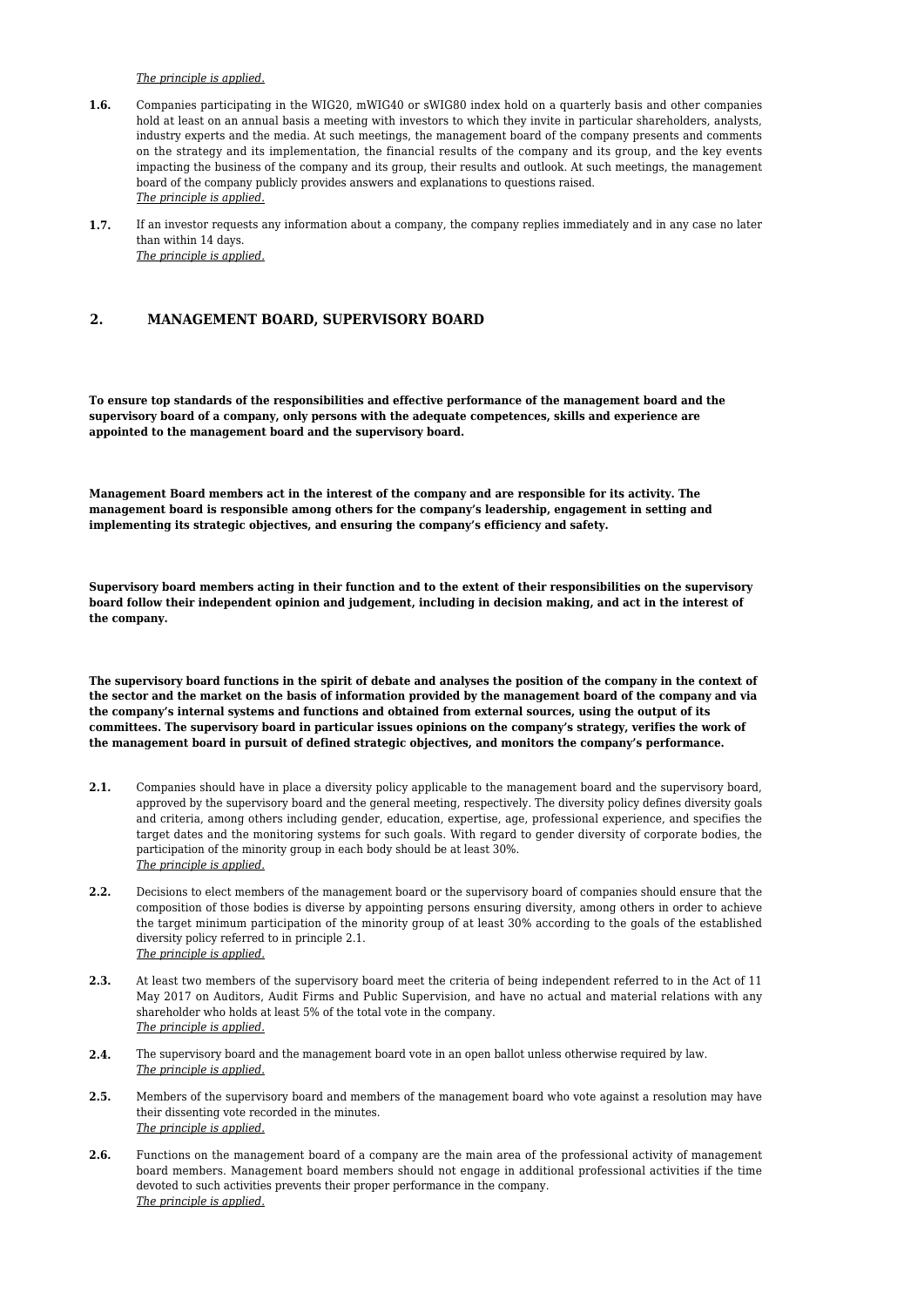- **2.7.** A company's management board members may sit on corporate bodies of companies other than members of its group subject to the approval of the supervisory board. *The principle is applied.*
- **2.8.** Supervisory board members should be able to devote the time necessary to perform their duties. *The principle is applied.*
- **2.9.** The chair of the supervisory board should not combine this function with that of chair of the audit committee of the supervisory board. *The principle is applied.*
- **2.10.** Companies allocate administrative and financial resources necessary to ensure efficient functioning of the supervisory board in a manner adequate to their size and financial standing. *The principle is applied.*
- **2.11.** In addition to its responsibilities laid down in the legislation, the supervisory board prepares and presents an annual report to the annual general meeting once per year. Such report includes at least the following:
	- **2.11.1.** information about the members of the supervisory board and its committees, including indication of those supervisory board members who fulfil the criteria of being independent referred to in the Act of 11 May 2017 on Auditors, Audit Firms and Public Supervision and those supervisory board members who have no actual and material relations with any shareholder who holds at least 5% of the total vote in the company, and information about the members of the supervisory board in the context of diversity;

*The principle is applied.*

- **2.11.2.** summary of the activity of the supervisory board and its committees; *The principle is applied.*
- **2.11.3.** assessment of the company's standing on a consolidated basis, including assessment of the internal control, risk management and compliance systems and the internal audit function, and information about measures taken by the supervisory board to perform such assessment; such assessment should cover all significant controls, in particular reporting and operational controls; *The principle is applied.*
- **2.11.4.** assessment of the company's compliance with the corporate governance principles and the manner of compliance with the disclosure obligations concerning compliance with the corporate governance principles defined in the Exchange Rules and the regulations on current and periodic reports published by issuers of securities, and information about measures taken by the supervisory board to perform such assessment; *The principle is applied.*
- **2.11.5.** assessment of the rationality of expenses referred to in principle 1.5; *The principle is applied.*
- **2.11.6.** information regarding the degree of implementation of the diversity policy applicable to the management board and the supervisory board, including the achievement of goals referred to in principle 2.1. *The principle is applied.*

# **3. INTERNAL SYSTEMS AND FUNCTIONS**

**Efficient internal systems and functions are an indispensable tool of exercising supervision over a company.**

#### **The systems cover the company and all areas of activity of its group which have a significant impact on the position of the company.**

- **3.1.** Listed companies maintain efficient internal control, risk management and compliance systems and an efficient internal audit function adequate to the size of the company and the type and scale of its activity; the management board is responsible for their functioning. *The principle is applied.*
- **3.2.** Companies' organisation includes units responsible for the tasks of individual systems and functions unless it is not reasonable due to the size of the company or the type of its activity. *The principle is applied.*
- **3.3.** Companies participating in the WIG20, mWIG40 or sWIG80 index appoint an internal auditor to head the internal audit function in compliance with generally accepted international standards for the professional practice of internal auditing. In other companies which do not appoint an internal auditor who meets such requirements, the audit committee (or the supervisory board if it performs the functions of the audit committee) assesses on an annual basis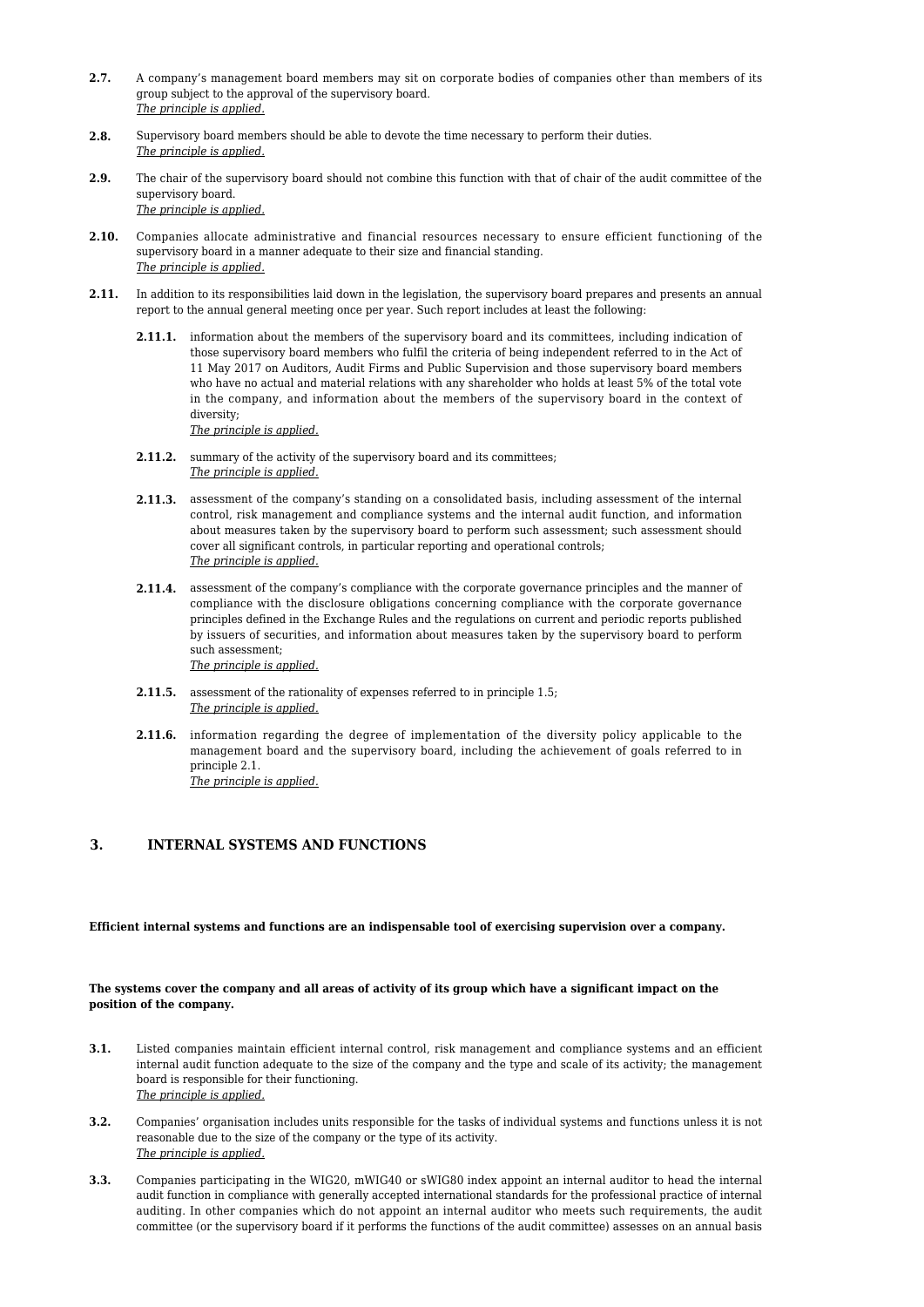whether such person should be appointed. *The principle is applied.*

**3.4.** The remuneration of persons responsible for risk and compliance management and of the head of internal audit should depend on the performance of delegated tasks rather than short-term results of the company. *The principle is not applied.*

*Comments of the Company: In the company and the CIECH Group, all key managers are covered by the short-term (annual) Performance Management bonus programme. This programme also covers individuals responsible for risk management and compliance, as well as the person in charge of internal audit. The launch of the annual bonus depends, among others, on the achievement of short-term results of the CIECH Group and quality objectives. In the company's opinion, there is no need to exclude the aforementioned persons from the Performance Management programme. The effect assumed in Rule 3.4 will be achieved, among others, by introducing, to the qualitative objectives of individuals responsible for risk management and compliance and the person in charge of internal audit an additional task related to the ethical performance of their duties.*

- **3.5.** Persons responsible for risk and compliance management report directly to the president or other member of the management board. *The principle is applied.*
- **3.6.** The head of internal audit reports organisationally to the president of the management board and functionally to the chair of the audit committee or the chair of the supervisory board if the supervisory board performs the functions of the audit committee. *The principle is applied.*
- **3.7.** Principles 3.4 to 3.6 apply also to members of the company's group which are material to its activity if they appoint persons to perform such tasks. *The principle is applied.*
- **3.8.** The person responsible for internal audit or the management board if such function is not performed separately in the company reports to the supervisory board at least once per year with their assessment of the efficiency of the systems and functions referred to in principle 3.1 and tables a relevant report. *The principle is applied.*
- **3.9.** The supervisory board monitors the efficiency of the systems and functions referred to in principle 3.1 among others on the basis of reports provided periodically by the persons responsible for the functions and the company's management board, and makes annual assessment of the efficiency of such systems and functions according to principle 2.11.3. Where the company has an audit committee, the audit committee monitors the efficiency of the systems and functions referred to in principle 3.1, which however does not release the supervisory board from the annual assessment of the efficiency of such systems and functions. *The principle is applied.*
- **3.10.** Companies participating in the WIG20, mWIG40 or sWIG80 index have the internal audit function reviewed at least once every five years by an independent auditor appointed with the participation of the audit committee. *The principle is applied.*

# **4. GENERAL MEETING, SHAREHOLDER RELATIONS**

**The management board and the supervisory board of listed companies should encourage the engagement of shareholders in matters of the company, in particular through active participation in the general meeting, either in person or through a proxy.**

**The general meeting should proceed by respecting the rights of all shareholders and ensuring that passed resolutions do not infringe on legitimate interests of different groups of shareholders.**

#### **Shareholders who participate in a general meeting exercise their rights in accordance with the rules of good conduct. Participants of a general meeting should come prepared to the general meeting.**

- **4.1.** Companies should enable their shareholders to participate in a general meeting by means of electronic communication (e-meeting) if justified by the expectations of shareholders notified to the company, provided that the company is in a position to provide the technical infrastructure necessary for such general meeting to proceed. *The principle is applied.*
- **4.2.** Companies set the place and date and the form of a general meeting so as to enable the participation of the highest possible number of shareholders. For that purpose, companies strive to ensure that the cancellation of a general meeting, change of its date or break in its proceedings take place only if justified and do not prevent or limit the exercising of the shareholders' rights to participate in the general meeting. *The principle is applied.*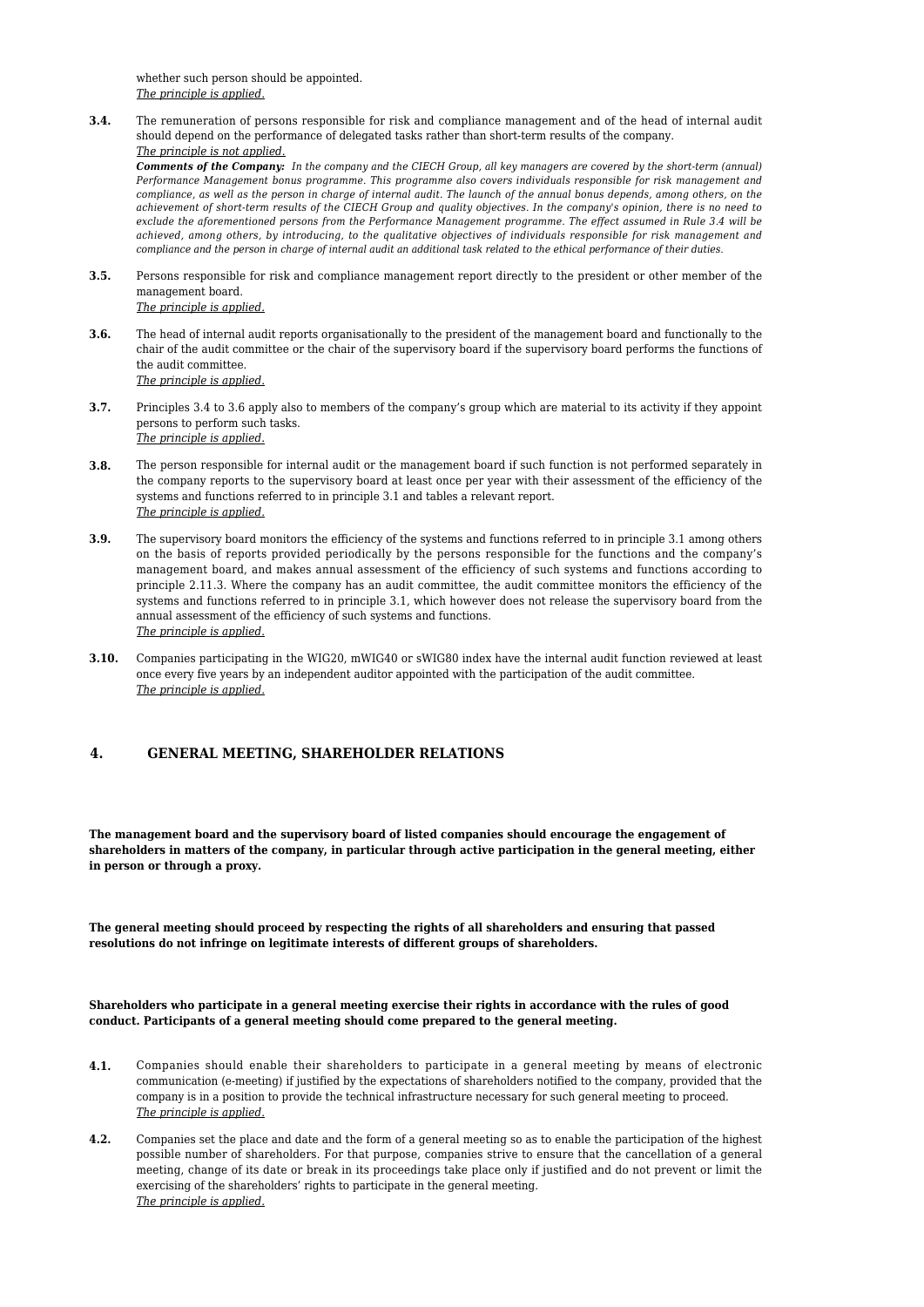- **4.3.** Companies provide a public real-life broadcast of the general meeting. *The principle is applied.*
- **4.4.** Presence of representatives of the media is allowed at general meetings. *The principle is applied.*
- **4.5.** If the management board becomes aware a general meeting being convened pursuant to Article 399 § 2 4 of the Commercial Companies Code, the management board immediately takes steps which it is required to take in order to organise and conduct the general meeting. The foregoing applies also where a general meeting is convened under authority granted by the registration court according to Article 400 § 3 of the Commercial Companies Code. *The principle is applied.*
- **4.6.** To help shareholders participating in a general meeting to vote on resolutions with adequate understanding, draft resolutions of the general meeting concerning matters and decisions other than points of order should contain a justification, unless it follows from documentation tabled to the general meeting. If a matter is put on the agenda of the general meeting at the request of a shareholder or shareholders, the management board requests presentation of the justification of the proposed resolution, unless previously presented by such shareholder or shareholders. *The principle is applied.*
- **4.7.** The supervisory board issues opinions on draft resolutions put by the management board on the agenda of the general meeting. *The principle is applied.*
- **4.8.** Draft resolutions of the general meeting on matters put on the agenda of the general meeting should be tabled by shareholders no later than three days before the general meeting. *The principle is applied.*
- **4.9.** If the general meeting is to appoint members of the supervisory board or members of the supervisory board for a new term of office:
- **4.9.1.** candidates for members of the supervisory board should be nominated with a notice necessary for shareholders present at the general meeting to make an informed decision and in any case no later than three days before the general meeting; the names of candidates and all related documents should be immediately published on the company's website; *The principle is applied.*
- **4.9.2.** candidates for members of the supervisory board make a declaration concerning fulfilment of the requirements for members of the audit committee referred to in the Act of 11 May 2017 on Auditors, Audit Firms and Public Supervision and having actual and material relations with any shareholder who holds at least 5% of the total vote in the company. *The principle is applied.*
- **4.10.** Any exercise of the rights of shareholders or the way in which they exercise their rights must not hinder the proper functioning of the governing bodies of the company. *The principle is applied.*
- **4.11.** Members of the management board and members of the supervisory board participate in a general meeting, at the location of the meeting or via means of bilateral real-time electronic communication, as necessary to speak on matters discussed by the general meeting and answer questions asked at the general meeting. The management board presents to participants of an annual general meeting the financial results of the company and other relevant information, including non-financial information, contained in the financial statements to be approved by the general meeting. The management board presents key events of the last financial year, compares presented data with previous years, and presents the degree of implementation of the plans for the last year. *The principle is applied.*
- **4.12.** Resolutions of the general meeting concerning an issue of shares with subscription rights should specify the issue price or the mechanism of setting the price or authorise the competent body to set the price prior to the subscription right record date within a timeframe necessary for investors to make decisions. *The principle is applied.*
- **4.13.** Resolutions concerning a new issue of shares with the exclusion of subscription rights which grant pre-emptive rights for new issue shares to selected shareholders or other entities may pass subject at least to the following three criteria:

**a)** the company has a rational, economically justified need to urgently raise capital or the share issue is related to rational, economically justified transactions, among others such as a merger with or the take-over of another company, or the shares are to be taken up under an incentive scheme established by the company;

**b)** the persons granted the pre-emptive right are to be selected according to objective general criteria;

**c)** the purchase price of the shares is in a rational relation with the current share price of the company or is to be determined in book-building on the market.

- *The principle is applied.*
- **4.14.** Companies should strive to distribute their profits by paying out dividends. Companies may retain all their earnings subject to any of the following criteria:

**a)** the earnings are minimal and consequently the dividend would be immaterial in relation to the value of the shares;

**b)** the company reports uncovered losses from previous years and the earnings are used to reduce such losses; **c)** the company can demonstrate that investment of the earnings will generate tangible benefits for the shareholders;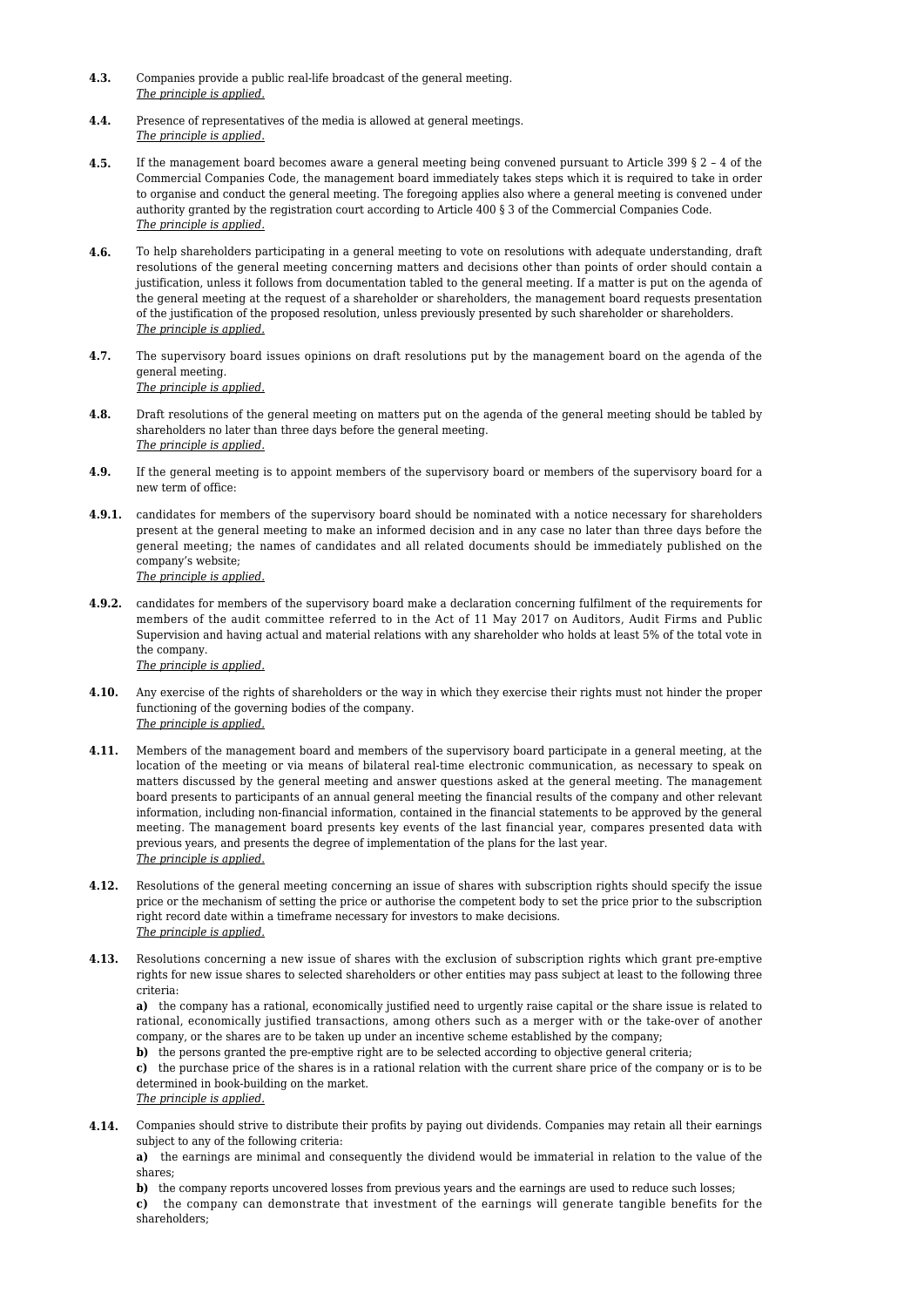**d)** the company generates insufficient cash flows to pay out dividends;

**e)** a dividend payment would substantially increase the risk to covenants under the company's binding credit facilities or terms of bond issue;

**f)** retention of the company's earnings follows recommendations of the authority which supervises the company by virtue of its business activity.

*The principle is applied.*

## **5. CONFLICT OF INTEREST, RELATED PARTY TRANSACTIONS**

**For the purpose of this section, 'related party' is defined within the meaning of the International Accounting Standards approved in Regulation No (EU) 1606/2002 of the European Parliament and of the Council of 19 July 2002 on the application of international accounting standards.**

**Companies and their groups should have in place transparent procedures for managing conflicts of interest and for related party transactions where a conflict of interest may occur. The procedures should provide for ways to identify and disclose such cases and the course of action in the event that they occur.**

**Members of the management board and members of the supervisory board should refrain from professional or other activities which might cause a conflict of interest or adversely affect their reputation as members of the corporate body, and where a conflict of interest arises, they should immediately disclose it.**

- **5.1.** Members of the management board and members of the supervisory board notify the management board or the supervisory board, respectively, of any conflict of interest which has arisen or may arise, and refrain from discussions on the issue which may give rise to such a conflict of interest in their case. *The principle is applied.*
- **5.2.** Where a member of the management board or a member of the supervisory board concludes that a decision of the management board or the supervisory board, respectively, is in conflict with the interest of the company, he or she should request that the minutes of the management board or supervisory board meeting show his or her dissenting opinion. *The principle is applied.*
- **5.3.** No shareholder should have preference over other shareholders in related party transactions. The foregoing also concerns transactions concluded by the company's shareholders with members of the company's group. *The principle is applied.*
- **5.4.** Companies may buy back their own shares only in a procedure which respects the rights of all shareholders. *The principle is applied.*
- **5.5.** If a transaction concluded by a company with its related party requires the consent of the supervisory board, before giving its consent the supervisory board assesses whether to ask a prior opinion of a third party which can provide valuation of the transaction and review its economic impact. *The principle is applied.*
- **5.6.** If a related party transaction requires the consent of the general meeting, the supervisory board issues an opinion on the rationale of such transaction. In that case, the supervisory board assesses whether to ask a prior opinion of a third party referred to in principle 5.5.

*The principle is applied.*

*Comments of the Company: Currently, in the company, the competences related to granting consent to the conclusion of a transaction with a related party are vested in the supervisory board.*

**5.7.** If a decision concerning the company's significant transaction with a related party is made by the general meeting, the company should give all shareholders access to information necessary to assess the impact of the transaction on the interest of the company before the decision is made, including an opinion of the supervisory board referred to in principle 5.6.

*The principle is applied.*

*Comments of the Company: Currently, in the company, the competences related to granting consent to the conclusion of a transaction with a related party are vested in the supervisory board.*

#### **6. REMUNERATION**